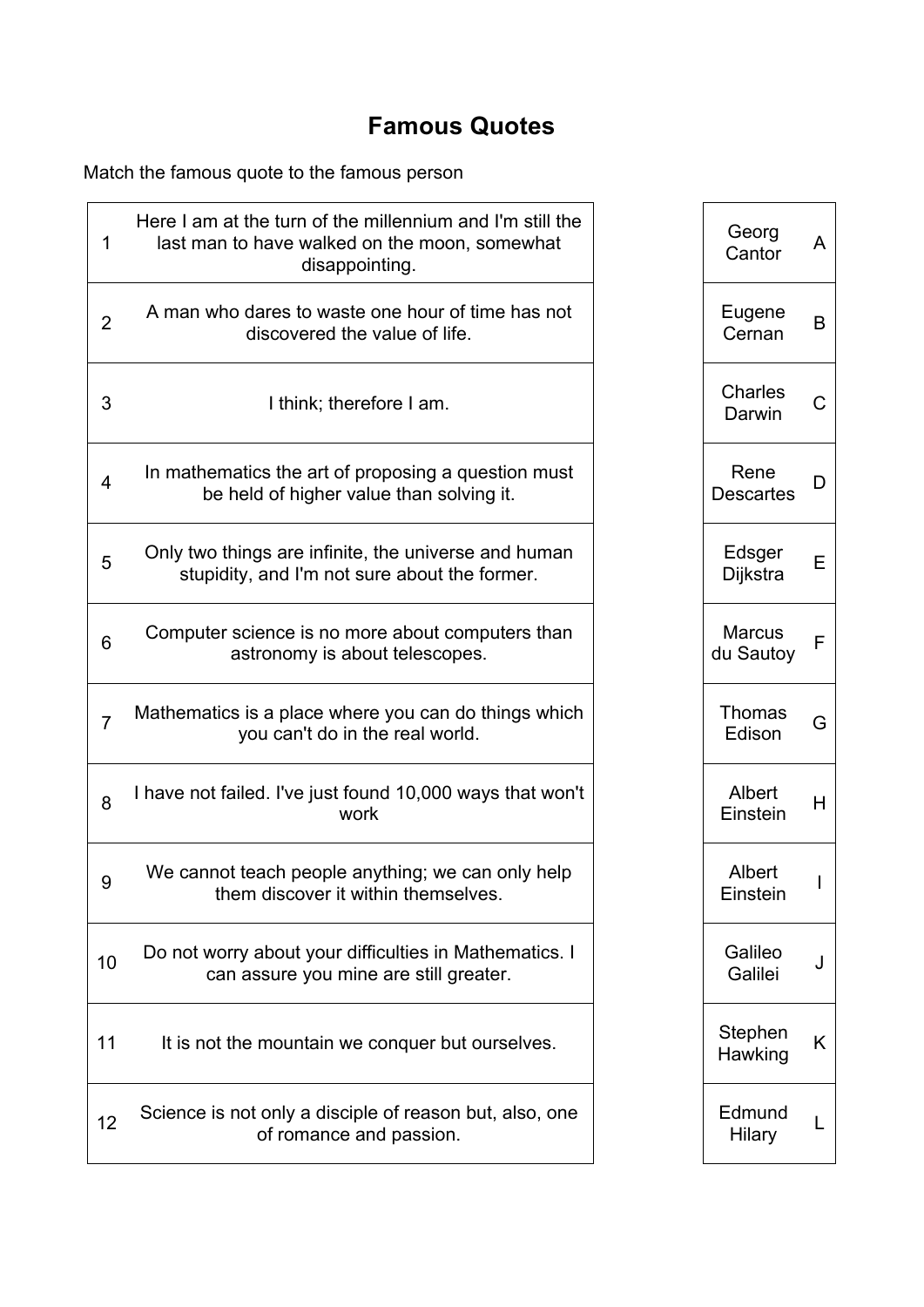| 13 | We choose to go to the moon in this decade and do the<br>other things, not because they are easy, but because<br>they are hard                                                      | David<br><b>Hilbert</b>       | M |
|----|-------------------------------------------------------------------------------------------------------------------------------------------------------------------------------------|-------------------------------|---|
| 14 | I have a dream that my four little children will one day<br>live in a nation where they will not be judged by the<br>colour of their skin, but by the content of their<br>character | Edwin<br>Hubble               | N |
| 15 | Mathematics is a game played according to certain<br>simple rules with meaningless marks on paper.                                                                                  | John F<br>Kennedy             | O |
| 16 | Equipped with his five senses, man explores the<br>universe around him and calls the adventure Science.                                                                             | Martin<br>Luther<br>King Jr.  | P |
| 17 | Houston, we've had a problem.                                                                                                                                                       | Felix<br>Klein                | Q |
| 18 | Everyone knows what a curve is, until he has studied<br>enough mathematics to become confused through the<br>countless number of possible exceptions.                               | Jim<br>Lovell                 | R |
| 19 | We can lick gravity, but sometimes the paperwork is<br>overwhelming.                                                                                                                | <b>Isaac</b><br><b>Newton</b> | S |
| 20 | Science is a differential equation. Religion is a<br>boundary condition.                                                                                                            | Carl<br>Sagan                 | T |
| 21 | Somewhere, something incredible is waiting to be.<br>known.                                                                                                                         | Alan<br>Turing                | U |
| 22 | If I have seen further than others, it is by standing upon<br>the shoulders of giants.                                                                                              | Werner<br>Von<br><b>Braun</b> | V |
| 23 | Wise men speak because they have something to say;<br>Fools because they have to say something.                                                                                     | Andrew<br>Wiles               | W |
| 24 | The definition of a good mathematical problem is the<br>mathematics it generates rather than the problem itself.                                                                    | Plato                         | X |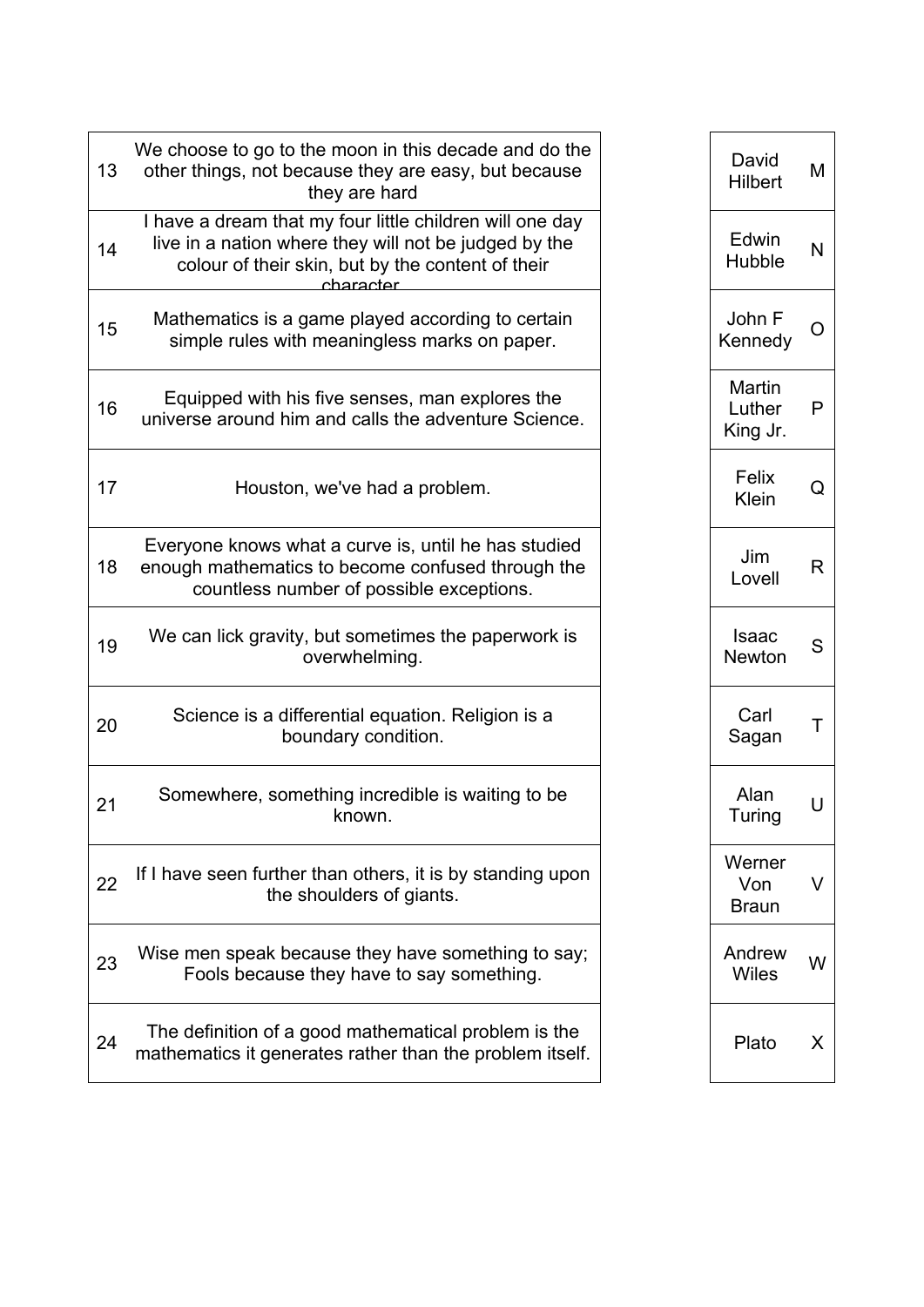## **Famous Quotes - Answers**

Match the famous quote to the famous person

| 1              | Here I am at the turn of the millennium and I'm still the<br>last man to have walked on the moon, somewhat<br>disappointing. | Georg<br>Cantor            | A           |
|----------------|------------------------------------------------------------------------------------------------------------------------------|----------------------------|-------------|
| $\overline{2}$ | A man who dares to waste one hour of time has not<br>discovered the value of life.                                           | Eugene<br>Cernan           | B           |
| 3              | I think; therefore I am.                                                                                                     | Charles<br>Darwin          | $\mathsf C$ |
| $\overline{4}$ | In mathematics the art of proposing a question must be<br>held of higher value than solving it.                              | Rene<br><b>Descartes</b>   | D           |
| 5              | Only two things are infinite, the universe and human<br>stupidity, and I'm not sure about the former.                        | Edsger<br>Dijkstra         | E           |
| 6              | Computer science is no more about computers than<br>astronomy is about telescopes.                                           | <b>Marcus</b><br>du Sautoy | F           |
| $\overline{7}$ | Mathematics is a place where you can do things which<br>you can't do in the real world.                                      | <b>Thomas</b><br>Edison    | G           |
| 8              | I have not failed. I've just found 10,000 ways that won't<br>work                                                            | Albert<br>Einstein         | H           |
| 9              | We cannot teach people anything; we can only help<br>them discover it within themselves.                                     | Albert<br>Einstein         |             |
| 10             | Do not worry about your difficulties in Mathematics. I<br>can assure you mine are still greater.                             | Galileo<br>Galilei         | J           |
| 11             | It is not the mountain we conquer but ourselves.                                                                             | Stephen<br>Hawking         | K           |
| 12             | Science is not only a disciple of reason but, also, one of<br>romance and passion.                                           | Edmund<br><b>Hilary</b>    |             |